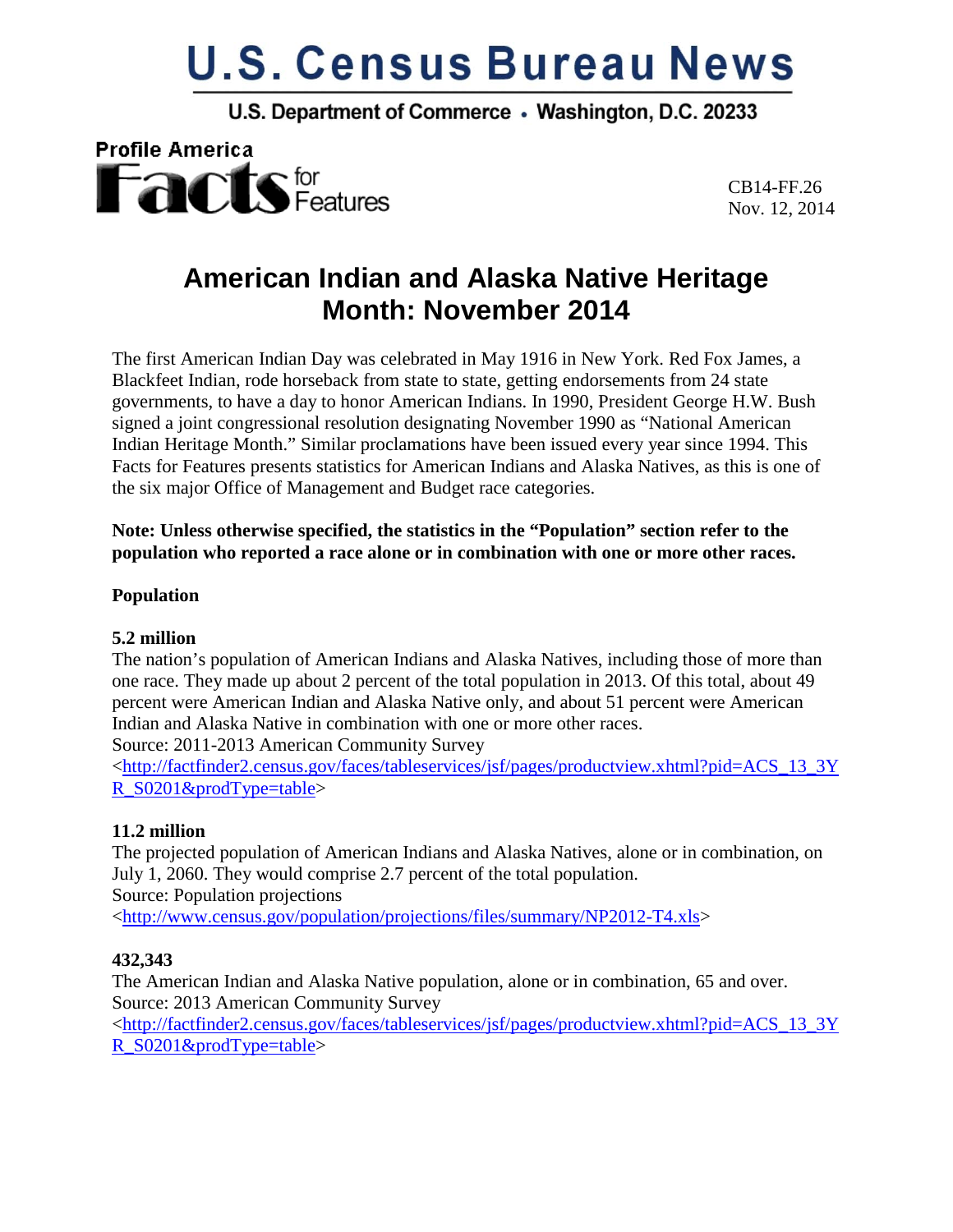# **14**

Number of states with more than 100,000 American Indian and Alaska Native residents, alone or in combination, in 2013. These states were California, Oklahoma, Arizona, Texas, New Mexico, Washington, New York, North Carolina, Florida, Alaska, Michigan, Oregon, Colorado and Minnesota.

Source: 2013 American Community Survey

[<http://factfinder2.census.gov/bkmk/table/1.0/en/ACS/12\\_1YR/S0201/0100000US.04000/popgr](http://factfinder2.census.gov/bkmk/table/1.0/en/ACS/12_1YR/S0201/0100000US.04000/popgr) [oup~009>](http://factfinder2.census.gov/bkmk/table/1.0/en/ACS/12_1YR/S0201/0100000US.04000/popgr)

# **14.3%**

The proportion of Alaska's population identified as American Indian and Alaska Native, alone or in combination, in 2013, the highest share for this race group of any state. Alaska was followed by Oklahoma (7.5 percent), New Mexico (9.1), South Dakota (8.5 percent) and Montana (6.8 percent).

Source: 2013 American Community Survey

[<http://factfinder2.census.gov/faces/tableservices/jsf/pages/productview.xhtml?pid=ACS\\_13\\_1Y](http://factfinder2.census.gov/faces/tableservices/jsf/pages/productview.xhtml?pid=ACS_13_1YR_DP05&prodType=table) [R\\_DP05&prodType=table>](http://factfinder2.census.gov/faces/tableservices/jsf/pages/productview.xhtml?pid=ACS_13_1YR_DP05&prodType=table)

# **30.8**

Median age for those who were American Indian and Alaska Native, alone or in combination, in 2013. This compares with a median age of 37.5 for the U.S. population as a whole.

Source: 2011-2013 American Community Survey

[<http://factfinder2.census.gov/faces/tableservices/jsf/pages/productview.xhtml?pid=ACS\\_13\\_3Y](http://factfinder2.census.gov/faces/tableservices/jsf/pages/productview.xhtml?pid=ACS_13_3YR_S0201&prodType=table) [R\\_S0201&prodType=table>](http://factfinder2.census.gov/faces/tableservices/jsf/pages/productview.xhtml?pid=ACS_13_3YR_S0201&prodType=table)

# **Reservations**

# **325**

Number of federally recognized American Indian reservations in 2012. All in all, excluding Hawaiian Home Lands, there are 630 American Indian and Alaska Native legal and statistical areas for which the Census Bureau provides statistics.

Source: Census Bureau Geography Division

[<https://www.census.gov/geo/reference/gtc/gtc\\_aiannha.html>](https://www.census.gov/geo/reference/gtc/gtc_aiannha.html)

# **Tribes**

# **566**

Number of federally recognized Indian tribes. Data courtesy of the Bureau of Indian Affairs, 2013 [<http://www.bia.gov/cs/groups/public/documents/text/idc015898.pdf>](http://www.bia.gov/cs/groups/public/documents/text/idc015898.pdf)

# **Families**

#### **1,698,815**

The number of American Indian and Alaska Native family households in 2013 (households with a householder who was American Indian and Alaska Native alone or in combination with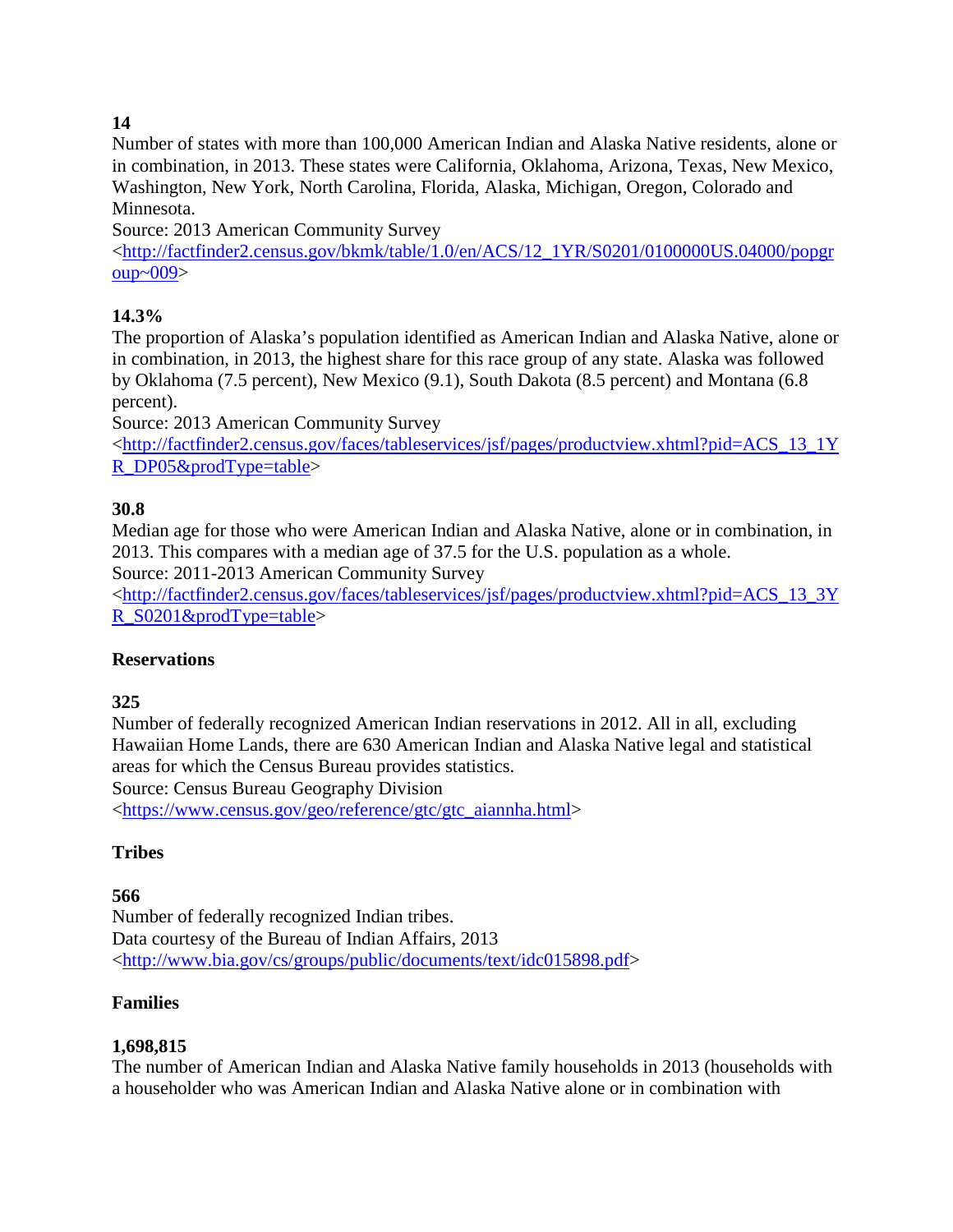another race). Of these, 38.5 percent were married-couple families, including those with children.

Source: 2011-2013 American Community Survey

[<http://factfinder2.census.gov/faces/tableservices/jsf/pages/productview.xhtml?pid=ACS\\_13\\_3Y](http://factfinder2.census.gov/faces/tableservices/jsf/pages/productview.xhtml?pid=ACS_13_3YR_S0201&prodType=table) [R\\_S0201&prodType=table>](http://factfinder2.census.gov/faces/tableservices/jsf/pages/productview.xhtml?pid=ACS_13_3YR_S0201&prodType=table)

# **6.1 %**

The percentage of American Indian and Alaska Natives, alone or in combination with other races, who were grandparents living with at least one of their grandchildren in 2013. Source: 2011-2013 American Community Survey [<http://factfinder2.census.gov/faces/tableservices/jsf/pages/productview.xhtml?pid=ACS\\_13\\_3Y](http://factfinder2.census.gov/faces/tableservices/jsf/pages/productview.xhtml?pid=ACS_13_3YR_S0201&prodType=table)

[R\\_S0201&prodType=table>](http://factfinder2.census.gov/faces/tableservices/jsf/pages/productview.xhtml?pid=ACS_13_3YR_S0201&prodType=table)

# **Housing**

# **53.9%**

The percentage of single-race American Indian and Alaska Native householders who owned their own home in 2013. This is compared with 64.0 percent of the overall population.

Source: 2011-2013 American Community Survey

[<http://factfinder2.census.gov/faces/tableservices/jsf/pages/productview.xhtml?pid=ACS\\_13\\_3Y](http://factfinder2.census.gov/faces/tableservices/jsf/pages/productview.xhtml?pid=ACS_13_3YR_S0201&prodType=table) [R\\_S0201&prodType=table>](http://factfinder2.census.gov/faces/tableservices/jsf/pages/productview.xhtml?pid=ACS_13_3YR_S0201&prodType=table)

# **Languages**

# **20.0%**

Percentage of American Indians and Alaska Natives, alone or in combination. age 5 and older who spoke a language other than English at home in 2011-2013, compared with 21 percent for the nation as a whole.

Source: 2011-2013 American Community Survey

[<http://factfinder2.census.gov/faces/tableservices/jsf/pages/productview.xhtml?pid=ACS\\_13\\_3Y](http://factfinder2.census.gov/faces/tableservices/jsf/pages/productview.xhtml?pid=ACS_13_3YR_S0201&prodType=table) [R\\_S0201&prodType=table>](http://factfinder2.census.gov/faces/tableservices/jsf/pages/productview.xhtml?pid=ACS_13_3YR_S0201&prodType=table)

# **Education**

# **82.2%**

The percentage of American Indians and Alaska Natives 25 and older who had at least a high school diploma, GED certificate or alternative credential. In addition, 17.6 percent obtained a bachelor's degree or higher. In comparison, 86.3 percent of the overall population had a high school diploma or higher and 29.1 percent had a bachelor's degree or higher.

Source: 2011-2013, American Community Survey

[<http://factfinder2.census.gov/faces/tableservices/jsf/pages/productview.xhtml?pid=ACS\\_13\\_3Y](http://factfinder2.census.gov/faces/tableservices/jsf/pages/productview.xhtml?pid=ACS_13_3YR_S0201&prodType=table) [R\\_S0201&prodType=table>](http://factfinder2.census.gov/faces/tableservices/jsf/pages/productview.xhtml?pid=ACS_13_3YR_S0201&prodType=table)

# **39.8%**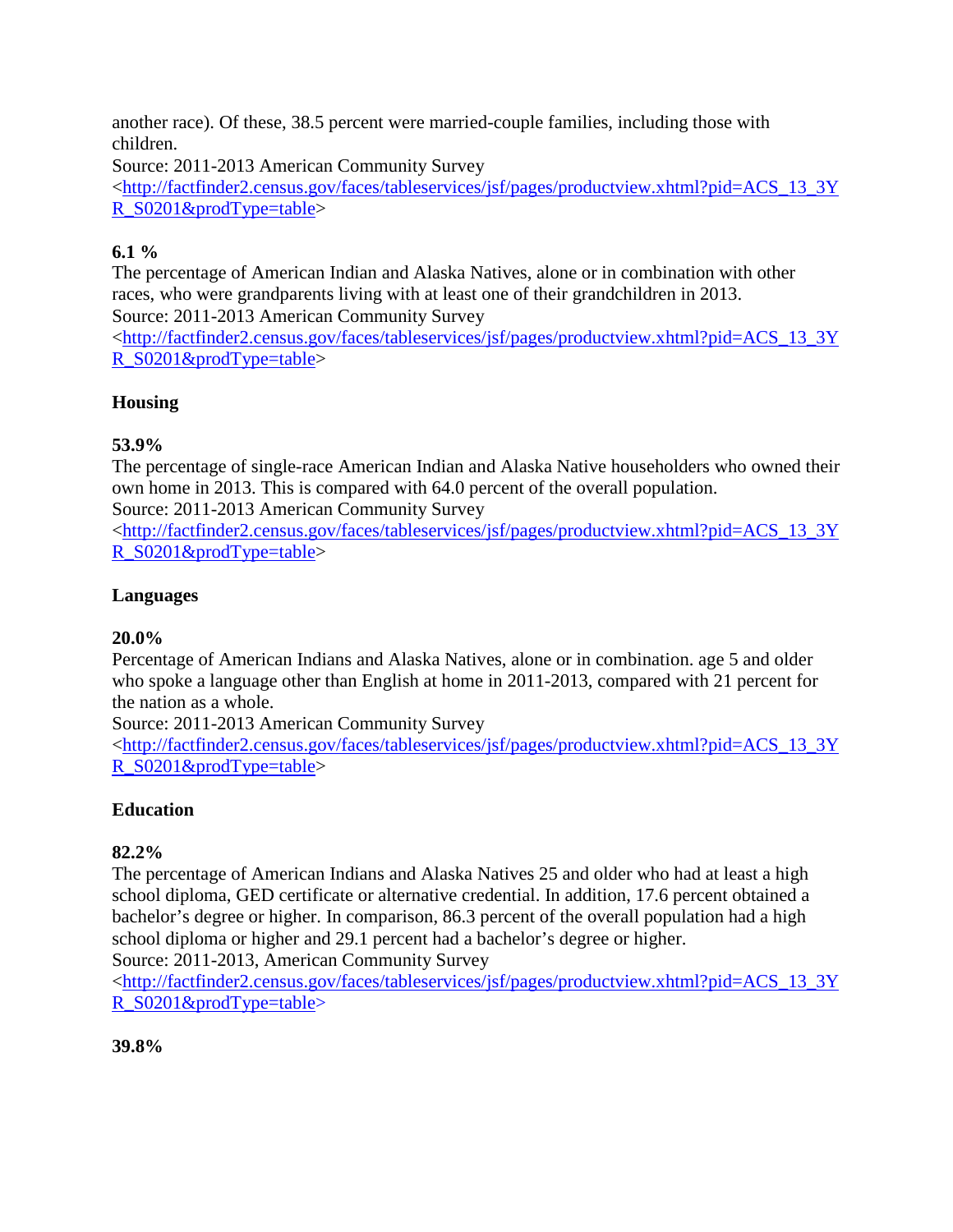Single-race American Indians and Alaska Natives 25 and older whose bachelor's degree or higher was in science and engineering, or science and engineering-related fields in 2013. This compares with 43.7 percent for all people 25 and older with a bachelor's degree or higher. Source: 2013 American Community Survey

[<http://factfinder2.census.gov/bkmk/table/1.0/en/ACS/12\\_1YR/C15010C>](http://factfinder2.census.gov/bkmk/table/1.0/en/ACS/12_1YR/C15010C)

Source: 2001-2013 American Community Survey

[<http://factfinder2.census.gov/faces/tableservices/jsf/pages/productview.xhtml?pid=ACS\\_13\\_3Y](http://factfinder2.census.gov/faces/tableservices/jsf/pages/productview.xhtml?pid=ACS_13_3YR_C15010&prodType=table) [R\\_C15010&prodType=table>](http://factfinder2.census.gov/faces/tableservices/jsf/pages/productview.xhtml?pid=ACS_13_3YR_C15010&prodType=table)

# **13.5%**

Percentage of single-race American Indians and Alaska Natives 25 and older who had a bachelor's degree, graduate or professional degree in 2013.

Source: 2013 American Community Survey

[<http://factfinder2.census.gov/faces/tableservices/jsf/pages/productview.xhtml?pid=ACS\\_13\\_3Y](http://factfinder2.census.gov/faces/tableservices/jsf/pages/productview.xhtml?pid=ACS_13_3YR_S0201&prodType=table) [R\\_S0201&prodType=table>](http://factfinder2.census.gov/faces/tableservices/jsf/pages/productview.xhtml?pid=ACS_13_3YR_S0201&prodType=table)

# **Jobs**

# **25.9%**

The percentage of civilian-employed single-race American Indian and Alaska Native people 16 and older who worked in management, business, science and arts occupations in 2013. In addition, 25.2 percent worked in service occupations and 22.7 percent in sales and office occupations.

Source: 2011-2013 American Community Survey

[<http://factfinder2.census.gov/faces/tableservices/jsf/pages/productview.xhtml?pid=ACS\\_13\\_3Y](http://factfinder2.census.gov/faces/tableservices/jsf/pages/productview.xhtml?pid=ACS_13_3YR_S0201&prodType=table) [R\\_S0201&prodType=table>](http://factfinder2.census.gov/faces/tableservices/jsf/pages/productview.xhtml?pid=ACS_13_3YR_S0201&prodType=table)

# **Veterans**

# **152,897**

The number of single-race American Indian and Alaska Native veterans of the U.S. armed forces in 2011-2013.

Source: 2011-2013 American Community Survey [<http://factfinder2.census.gov/faces/tableservices/jsf/pages/productview.xhtml?pid=ACS\\_13\\_3Y](http://factfinder2.census.gov/faces/tableservices/jsf/pages/productview.xhtml?pid=ACS_13_3YR_B21001C&prodType=table) [R\\_B21001C&prodType=table>](http://factfinder2.census.gov/faces/tableservices/jsf/pages/productview.xhtml?pid=ACS_13_3YR_B21001C&prodType=table)

# **Income and Poverty**

# **\$36,252**

The median household income of single-race American Indian and Alaska Native households in 2013. This compares with \$52,176 for the nation as a whole.

Source: 2013 American Community Survey

[<http://factfinder2.census.gov/faces/tableservices/jsf/pages/productview.xhtml?pid=ACS\\_13\\_3Y](http://factfinder2.census.gov/faces/tableservices/jsf/pages/productview.xhtml?pid=ACS_13_3YR_S0201&prodType=table) [R\\_S0201&prodType=table>](http://factfinder2.census.gov/faces/tableservices/jsf/pages/productview.xhtml?pid=ACS_13_3YR_S0201&prodType=table)

# **29.2%**